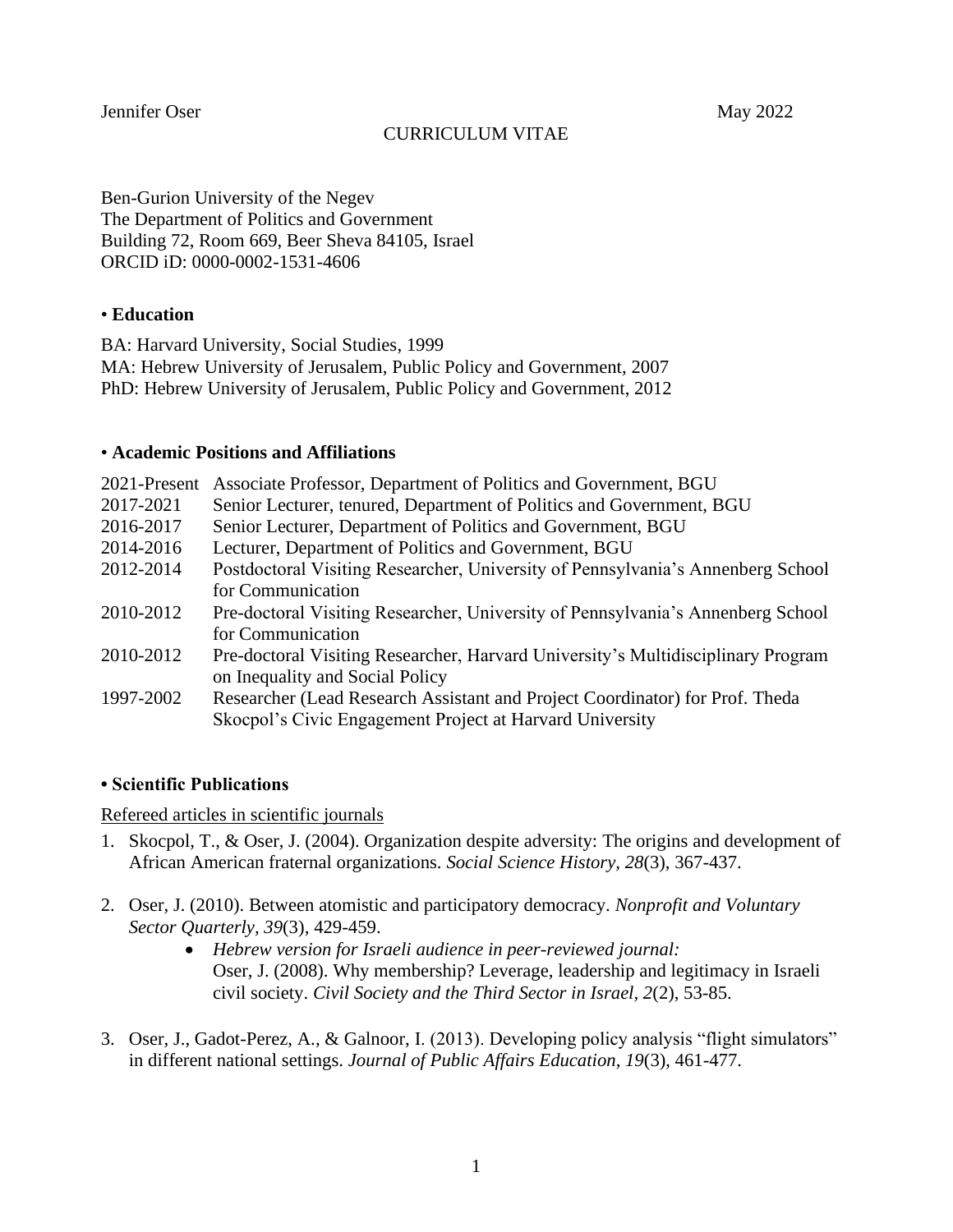- 4. Oser, J., Hooghe, M., & Marien, S. (2013). Is online participation distinct from offline participation? A latent class analysis of participation types and their stratification. *Political Research Quarterly, 66*(1), 91-101.
	- *Covered in [The Washington Post,](https://www.dropbox.com/s/12vqg4f0f89g2ka/Oser%20Hooghe%20Marien%202014%20Washington%20Post%20summary%20of%20PRQ.pdf?dl=0) the London School of Economics' United States Politics and Policy commentary [USAPP,](http://blogs.lse.ac.uk/usappblog/2013/09/19/online-opportunities-for-political-participation-in-the-us/) and the Scholars Strategy Network [SSN](https://scholars.org/brief/why-online-activism-unlikely-reduce-political-inequalities-united-states)*
- 5. Oser, J., & Hooghe, M. (2013). The evolution of citizenship norms among Scandinavian adolescents, 1999–2009. *Scandinavian Political Studies, 36*(4), 320-346.
- 6. Oser, J., Leighley, J.E., & Winneg, K.M. (2014). Participation, online and otherwise: What's the difference for policy preferences? *Social Science Quarterly, 95*(5), 1259-1277. • *Covered in [The Washington Post](https://www.dropbox.com/s/vyo4gk2msgj7my7/Oser%20Leighley%20Winneg%202014_Washington%20Post.pdf?dl=1)*
- 7. Hooghe, M., & Oser, J. (2015). The rise of engaged citizenship: The evolution of citizenship norms among adolescents in 21 countries between 1999 and 2009. *International Journal of Comparative Sociology, 56*(1), 29-52.
- 8. Hooghe, M., & Oser, J. (2015). Internet, television and social capital: The effect of screen time on social capital. *Information, Communication and Society, 18*(10), 1175-1199.
- 9. Hooghe, M., & Oser, J. (2015). The electoral success of the Movimento 5 Stelle. An example of a left populist vote? *Austrian Journal of Political Science, 44*(4), 25-36.
- 10. Hooghe, M., Oser, J., & Marien, S. (2016). A comparative analysis of "good citizenship": A latent class analysis of adolescents' citizenship norms in 38 countries. *International Political Science Review*, *37*(1), 115-129.
- 11. Hooghe, M., & Oser, J. (2016). Trade union density and social expenditure: A longitudinal analysis of policy feedback effects in OECD countries, 1980-2010. *Journal of European Public Policy, 23*(10), 1520-1542.
- 12. Hooghe, M., Marien, S., & Oser, J. (2017). Great expectations: Democratic ideals and political trust in European democracies. *Contemporary Politics*, *23*(2), 214-230.
- 13. Oser, J. (2017). Assessing how participators combine acts in their "political tool kits": A personcentered measurement approach for analyzing citizen participation. *Social Indicators Research, 133*(1), 235-258.
	- *Covered in the London School of Economics' United States Politics and Policy commentary [USAPP](https://blogs.lse.ac.uk/usappblog/2018/01/05/you-can-boo-and-vote-a-new-approach-for-studying-how-people-combine-political-activities/)*
- 14. Hooghe, M., & Oser, J. (2017). Partisan strength, political trust and generalized trust in the United States: An analysis of the General Social Survey, 1972-2014. *Social Science Research, 68*, 132-146.
	- *Covered in the London School of Economics' United States Politics and Policy commentary [USAPP](https://blogs.lse.ac.uk/usappblog/2017/11/15/strong-partisans-trust-the-political-system-but-not-other-people/)*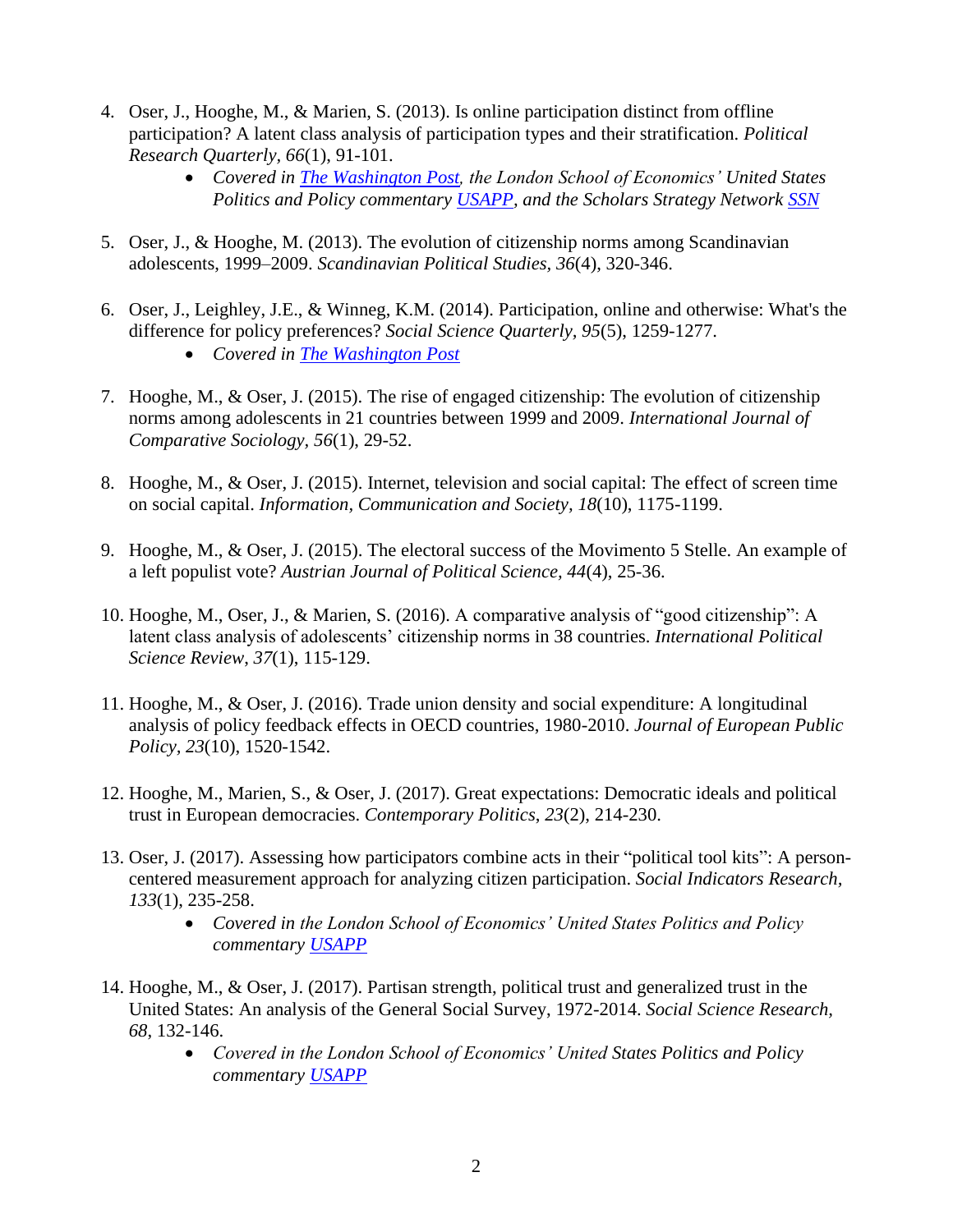- 15. Oser, J., & Hooghe, M. (2018). Give me your tired, your poor? Support for social citizenship rights in the United States and Europe. *Sociological Perspectives*, *61* (1), 14-38.
	- *Covered in the London School of Economics' commentaries on European Politics and Policy [EUROPP](http://blogs.lse.ac.uk/europpblog/2017/09/14/how-do-attitudes-toward-redistribution-differ-between-europe-and-the-united-states/) and United States Politics and Policy [USAPP,](http://blogs.lse.ac.uk/usappblog/2017/09/12/public-opinion-is-less-supportive-of-redistribution-and-social-security-in-the-us-than-in-europe-but-many-us-citizens-want-to-see-more-done-to-reduce-poverty-and-inequality/) and the Scholars Strategy Network [SSN](https://scholars.org/brief/do-americans-care-less-europeans-about-protection-poverty-and-inequality)*
- 16. Leighley, J. E., & Oser, J. (2018). Representation in an era of political and economic inequality: How and when citizen engagement matters. *Perspectives on Politics, 16*(2), 328-344.
	- *Covered in the Chicago Tribune, [The Conversation,](https://theconversation.com/members-of-congress-respond-to-more-than-money-sometimes-90725) and the Scholars Strategy Network [SSN](https://scholars.org/brief/when-do-members-us-congress-respond-less-privileged-constituents)*
- 17. Oser, J., & Hooghe, M. (2018). Democratic ideals and levels of political participation: The role of political and social conceptualisations of democracy. *The British Journal of Politics and International Relations, 20*(3), 711-730.
- 18. Hooghe, M., & Oser, J. (2018). Social and political citizenship in European public opinion: An empirical analysis of T.H. Marshall's concept of social rights. *Government and Opposition, 53*(4), 595-620.
- 19. Hooghe, M., Dassonneville, R., & Oser, J. (2019). Public opinion, turnout and social policy: A comparative analysis of policy congruence in European liberal democracies. *Political Studies. 67*(4), 992-1009.
	- *Covered in the London School of Economics' [Democratic Audit](http://www.democraticaudit.com/2019/03/26/can-voters-influence-social-policy/)*
- 20. Oser, J. & Boulianne, S. (2020). Reinforcement effects between digital media use and political participation: A meta-analysis of repeated-wave panel data. *Public Opinion Quarterly*, *84*(S1), 355-365.
	- *Covered in the London School of Economics' United States Politics and Policy commentary [USAPP](https://blogs.lse.ac.uk/usappblog/2020/07/13/using-digital-media-reinforces-inequalities-in-political-participation/)*
- 21. Dassonneville, R., Feitosa, F., Hooghe, M., & Oser, J. (2021). Policy responsiveness to all citizens or only to voters? A longitudinal analysis of policy responsiveness in OECD countries. *European Journal of Political Research, 60*(3), 583-602.
- 22. Oser, J. (2022). Protest as one political act in individuals' participation repertoires: Latent class analysis and political participant types. *American Behavioral Scientist*, *66*(4), 510–532.
- 23. Bakk, Z., Di Mari, R., Oser, J., & Kuha, J. (2022). Two-stage multilevel latent class analysis with co-variates in the presence of direct effects. *Structural Equation Modeling: A Multidisciplinary Journal, 29*, 267-277.
- 24. Oser, J., Grinson, A., Boulianne, S., & Halperin, E. (In press). How political efficacy relates to online and offline political participation: A multi-level meta-analysis. *Political Communication*. [Article acceptance: May 20, 2022]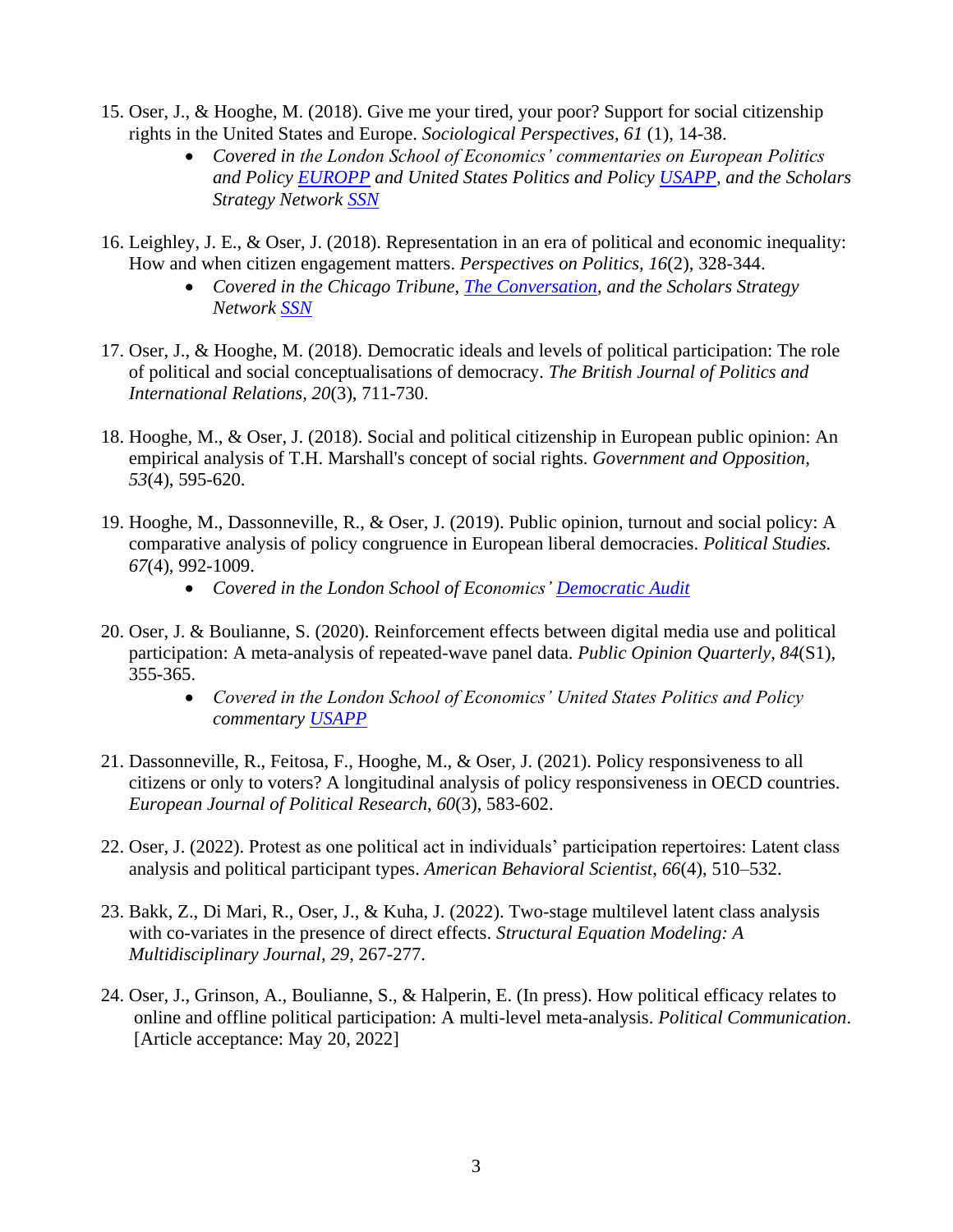### Refereed chapters in collective volumes

- 1. Skocpol, T. with Ganz, M., Munson, Z., Camp, B., Swers, M., & Oser, J. (1999). How Americans became civic. In M. P. Fiorina & T. Skocpol (Eds.), *Civic engagement in American democracy* (pp. 27-80). New York, NY: The Brookings Institute.
- 2. Skocpol, T., with Oser, J. (2006). The panorama of African American federations. In T. Skocpol, A. Liazos & M. Ganz (Eds.), *What a mighty power we can be: African American fraternal groups and the struggle for racial equality* (pp. 21-60). Princeton, NJ: Princeton University Press.
- 3. Gal, J., & Oser, J. (2011). A categorical immigration policy: Welfare, integration, and the production of inequality. In E. Carmel, A. Cerami & T. Papadopoulos (Eds.), *Migration and welfare in the "new" Europe: Social protection and the challenges of integration* (pp. 227-244). Bristol, UK: Policy Press.
- 4. Oser, J. (2012). Citizen involvement in setting public policy: The case of the 1998 public housing law. In I. Galnoor, J. Oser & A. Gadot-Perez (Eds.), *The political environment of policy making in Israel* (pp. 225-246). Jerusalem, Israel: Hebrew University Magnes Press. [In Hebrew; original case study commissioned for inclusion in the peer-reviewed textbook; author is one of the volume's editors]
- 5. Oser, J. (2013). Community in growth: Dr. Eilon Schwartz. In A. Oliver, A. de Shalit & T. Zilber (Eds.), *Socially responsible leaders in Israeli society* (pp. 103-118). Jerusalem, Israel: Hebrew University Magnes Press. [In Hebrew; chapter in edited volume of interviews with Israeli social leaders conducted as a collective project of Hebrew University's Hoffman Leadership and Responsibility Program Fellowship]
- 6. Oser, J., & Galnoor, I. (2016). Policy analysis evolution in Israel: Building administrative capacities. In G. Menahem & A. Zehavi (Eds.), *Policy analysis in Israel* (pp. 37-54). Bristol, UK: Policy Press.

Editorship of collective volumes and journal issues

1. Galnoor, I., Oser, J., & Gadot-Perez, A. (Eds.). (2012). *The political environment of policy making in Israel*. Jerusalem, Israel: Hebrew University Magnes Press. [In Hebrew; peerreviewed textbook organized around original case studies; Oser and Gadot-Perez share second author credit, ordered alphabetically in Hebrew]

Reviewed in: Mizrahi, S. (2014). The political environment of policy making in Israel, by Itzhak Galnoor, Jennifer Oser and Alma Gadot-Perez. *Hamerhav Hatziburi (The Public Sphere),* Spring. [In Hebrew]

2. Besharov, D., & Oser, J. (2013). Policy analysis teaching in today's classroom: Symposium of APPAM teaching conference. *Journal of Public Affairs Education, 19*(3), 381-387. [Introduction to Symposium, co-edited by Besharov and Oser, based on the 2011 Teaching Workshop of the Association for Public Policy Analysis and Management]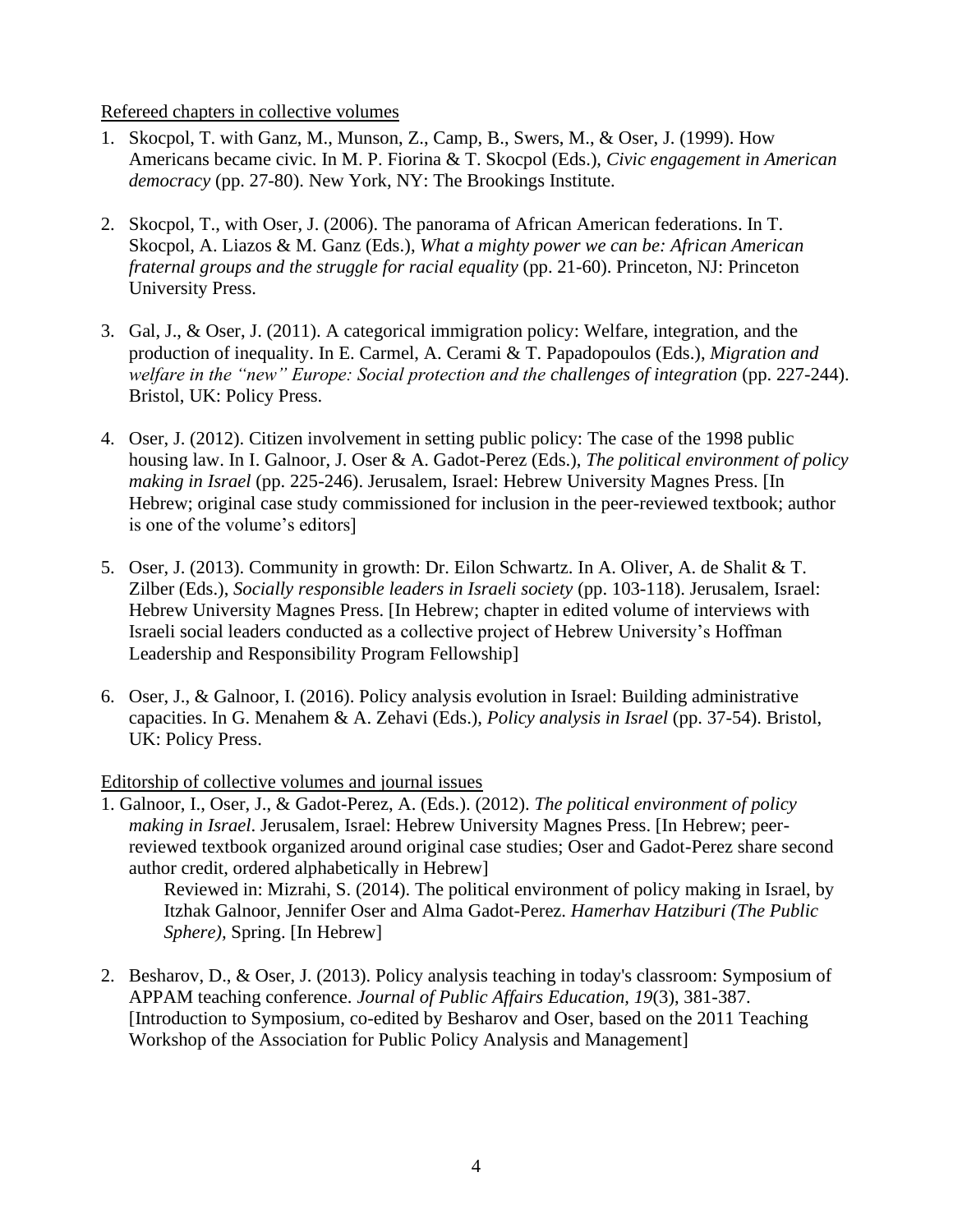## Unrefereed professional articles and publications (selected)

- 1. Oser, J. (2011). Creating affordable housing in Israel. In Y. Levy (Ed.). *How to write policy papers*. Tel Aviv, Israel: Open University. [In Hebrew, a peer-reviewed textbook; included in the appendix as an exemplary policy paper]
- 2. Galnoor, I., & Oser, J. (2015). Civil service. In J. D. Wright (Ed.), *International encyclopedia of the social and behavioral sciences* (2nd ed., Vol. 3, pp. 695-700). Oxford, UK: Elsevier.

## **• Professional Activities**

### Professional roles outside Ben-Gurion University (selected)

| 2022            | Member of the Walter Lippmann Best Article of the Year Award committee for<br>the Political Communication section of the American Political Science Association.                                                                                                                               |
|-----------------|------------------------------------------------------------------------------------------------------------------------------------------------------------------------------------------------------------------------------------------------------------------------------------------------|
| $2015$ -present | Israel Political Science Association representative from BGU; Board of Directors<br>and Annual Conference Executive Committee member; PhD prize award committee<br>member, 2016 and 2017                                                                                                       |
| 2019            | Research workshop co-director with Prof. Marc Hooghe and Dr. Noam Gidron,<br>"Political Participation and Electoral Behavior in Comparative Perspective," Rabin<br>Graduate Conference at the Hebrew University of Jerusalem in Israel.                                                        |
| 2018-2019       | Selected member of the Israel Academy of Sciences and Humanities Young Scholars<br>Forum on crisis and fragility, a selective multi-disciplinary forum for outstanding<br>scholars                                                                                                             |
| 2018-2019       | Best Conference Paper Award Committee, Information Technology and Politics<br>Section of the American Political Science Association Conference. 2018 chair; 2019<br>member                                                                                                                     |
| 2018            | Research workshop co-director with Prof. Marc Hooghe, "Political Participation in<br>an Era of Rapid Social Change: Comparative Perspectives," Rabin Graduate<br>Conference in Political Science, International Relations and Public Policy at the<br>Hebrew University of Jerusalem in Israel |
| 2017            | Chair of the Best Paper Award Committee, Rabin Graduate Conference in Political<br>Science, International Relations and Public Policy at the Hebrew University of<br>Jerusalem in Israel                                                                                                       |
| 2014-2016       | Member of Civic Engagement Working Group leadership team co-led by Prof.<br>Hahrie Han and Prof. David Karpf for the Scholars Strategy Network (SSN), a<br>network of leading researchers on policy problems, led by Prof. Theda Skocpol                                                       |
| 2015            | Research workshop co-director with Dr. Gal Ariely and Prof. Tamar Hermann,<br>"Conceptions and Practices of Democracy", Rabin Graduate Conference in Political<br>Science, International Relations and Public Policy at the Hebrew University of<br>Jerusalem in Israel                        |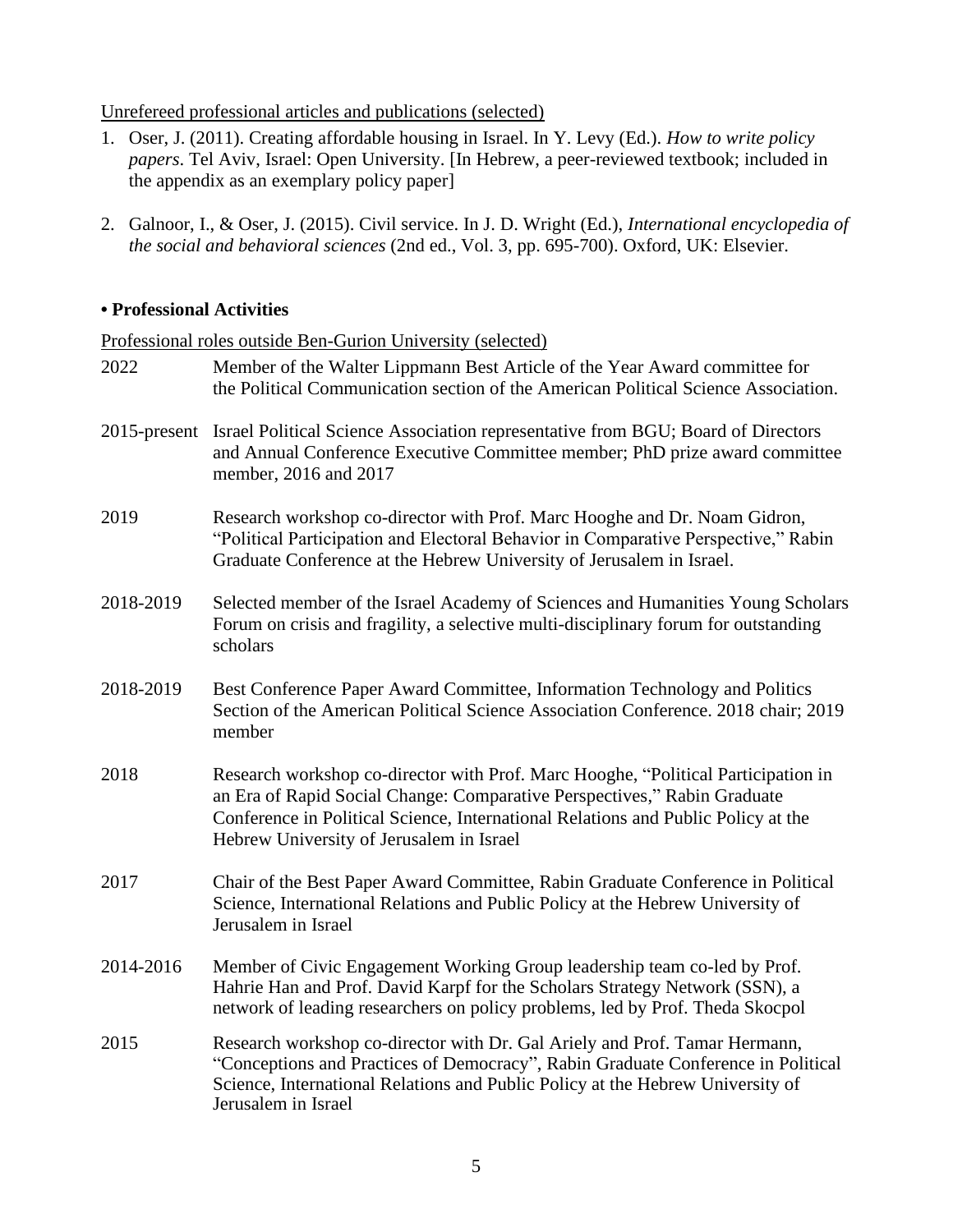2012 Research workshop co-director with Prof. Jan Leighley, "Political Participation, Civic Democracy and Public Policy", Rabin Graduate Conference in Political Science, International Relations and Public Policy at the Hebrew University of Jerusalem in Israel

#### Professional roles at Ben-Gurion University (selected)

- 2019-present Member of Ben-Gurion University's Data Science Research Center
- 2017-present Chair of MA admissions committee and academic coordinator of internal recruitment to the MA program in the Department of Politics and Government
- 2015-2021 Representative for national and international political science events on behalf of the Department of Politics and Government
- 2015-2021 Grant applications and training support coordinator for the Department of Politics and Government
- 2015-2017 Representative of the lecturers of the Department of Politics and Government to the Faculty Council of social sciences and the humanities
- 2015-2016 Faculty coordinator for the Department of Politics and Government's "Boker Politika" program for BA student events about contemporary political issues

#### Referee

*Ad-hoc reviewer for journals (selected):* American Behavioral Scientist, American Journal of Political Science; American Politics Research; American Political Science Review; British Journal of Political Science; Comparative Political Studies; European Journal of Political Research; European Political Science Review; European Sociological Review; Information, Communication and Society; International Journal of Press/Politics; International Political Science Review; Israel Affairs; Journal of Communication; Journal of Politics; Journal of Public Policy; Mobilization; New Media & Society; Party Politics; Perspectives on Politics; Politics & Gender; Political Behavior; Political Communication; Political Psychology; Political Research Quarterly; Political Studies; Public Opinion Quarterly; Quality & Quantity; Social Indicators Research; Social Science Computer Review; Social Science Quarterly; Social Security (in Hebrew); West European Politics *Grant agencies:* U.S. National Science Foundation (referee); Swiss National Science Foundation (referee); Israel Science Foundation Individual Research Grants (committee member); Israel Science Foundation Centers for Excellence (committee member).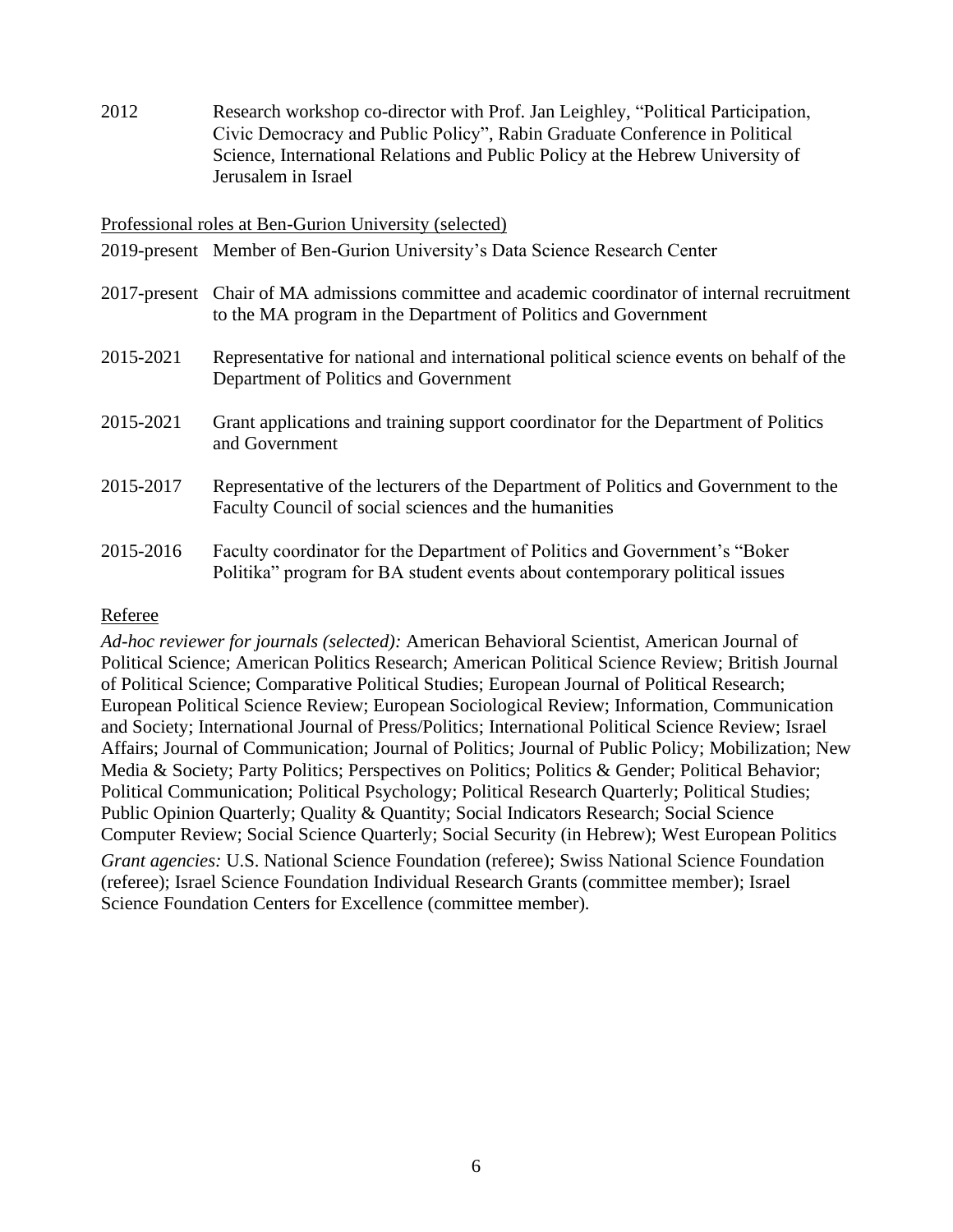Membership in professional/scientific societies (selected) 2021-present Simone Veil Research Center at BGU, European Studies Lab 2020-present Southern Political Science Association (SPSA) 2018-present International Communication Association (ICA) 2017-present Van Leer Library Fellow, Jerusalem 2016-present European Political Science Association (EPSA) 2014-present Scholars Strategy Network (SSN) 2014-present Israel Political Science Association (ISPSA) 2010-present American Political Science Association (APSA) 2010-present Midwest Political Science Association (MPSA)

### **• Educational Activities**

#### Courses taught: (selected)

Democratic Values Worldwide (undergraduate) BGU, 2019-2022 Topics in Political Participation (undergraduate) BGU, 2015-2017; 2020-2022 Research Workshop, Honors Students (undergraduate) BGU, 2015-2021 Can We Make a Difference? (undergraduate) BGU, 2016, 2019-2021 Citizens and Policy Change (graduate) BGU, 2017-2018 Policy Brief Module (graduate) University of Pennsylvania, 2012-2013 Teaching Fellow, People, Power and Change (graduate) Harvard University 2000-2002

### **• Awards, Citations, Honors, Fellowships**

#### Honors, citations, awards

- 2021 Ben-Gurion University's High Quality Teaching Recognition Criterion for the academic year 2020-2021 (online instruction).
- 2017 Ben-Gurion University's Toronto Prize, awarded annually to a select group of young researchers for intellectual creativity, originality, and academic achievement
- 2014 Best Paper Prize, awarded by the Women's Caucus of the Northeastern Political Science Association paper presented at November 2013 conference, "It's Not the Acts, It's How Participants Combine Them"
- 2012 Hebrew University's Authority for Research and Development: Polonsky Prize for Originality and Creativity in the Humanistic Disciplines for Outstanding Dissertation.
- 2012 Israel Political Science Association: Prize for Outstanding PhD Dissertation
- 2010 Dan David Foundation: Dan David Prize Scholarship, a prize for ten outstanding doctoral and postdoctoral students throughout the world in annually chosen fields. Prize received in the field of "The March towards Democracy."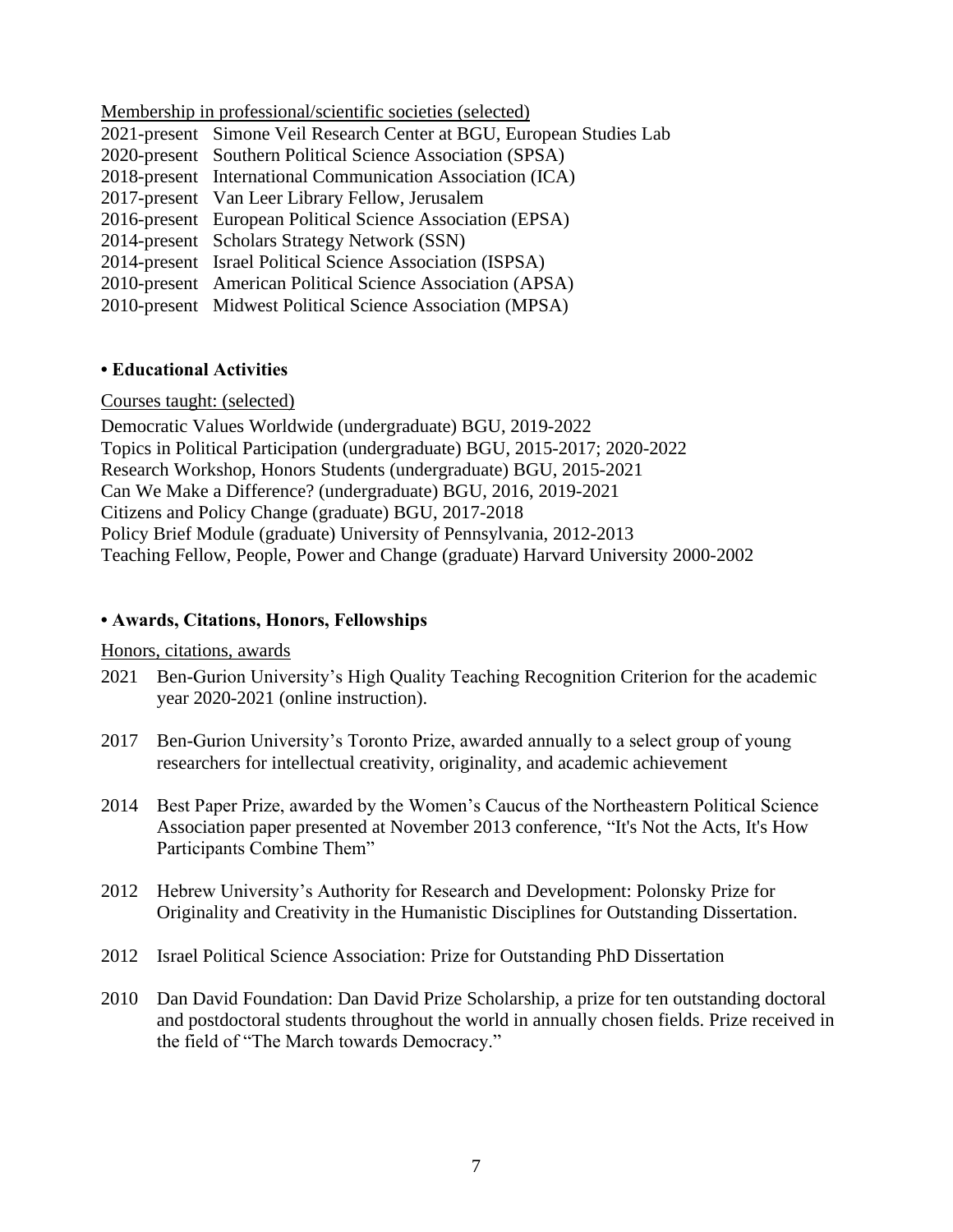2009 Best Paper Prize, Rabin Graduate Conference in Political Science, International Relations and Public Policy at the Hebrew University of Jerusalem in Israel

# **Fellowships**

- 2020. ZeMKI Visiting Research Fellowship awarded in February 2020 for a one-month research fellowship at the Centre for Media, Communication and Information Research (ZeMKI) at the University of Bremen in Germany. Dates to be determined.
- 2014-2017. Leuven Fellow and Affiliated Senior Researcher, Centre for Political Science Research at the University of Leuven. Researcher for ERC-funded project led by Principal Investigator Prof. Marc Hooghe (2014-2017)
- 2012-2014. Senior Researcher (Postdoctoral Research Associate) for the research project "Linkage Mechanisms between Citizens and the State." Project funded by a European Research Council Advanced Grant awarded to Principal Investigator Prof. Marc Hooghe.
- 2011-2012. Postdoctoral Research Fellowship awarded by Hebrew University's Social Science Faculty, the School for Public Policy and Government, and the Political Science Department.
- 2010-2011. Hebrew University's Dean's Fellowship for Excellence, awarded to outstanding doctoral students in the social sciences.
- 2007-2010. Hebrew University's Hoffman Leadership and Responsibility Program Fellowship, for outstanding doctoral students in the humanities and the social sciences.

### **• Lectures and Presentations at Meetings and Invited Seminars** (selected)

Major conference presentations (selected)

American Political Science Association: 2011, 2015, 2016, 2017, 2018, 2019, 2020, 2021 Midwest Political Science Association: 2011, 2013, 2014, 2015, 2016, 2017, 2018, 2019, 2021 European Consortium for Political Research, Joint Sessions: 2010, 2015, 2017 Southern Political Science Association: 2021 European Political Science Association: 2020, 2021 Israel Political Science Association: 2016, 2017, 2018, 2019, 2021 International Communication Association: 2018

### Papers for seminars, workshops and invited talks (selected)

- Oser, J. (2009). Inequality and changing forms of political participation in Europe: A comparative analysis. Paper presented at the Sociology Department Seminar, Umea University, Umea, Sweden, April 22.
- Oser, J. (2010). Political participation research and latent class analysis. Paper presented at the Network on Participation and Representation in Europe, Leuven University, Belgium, November 26.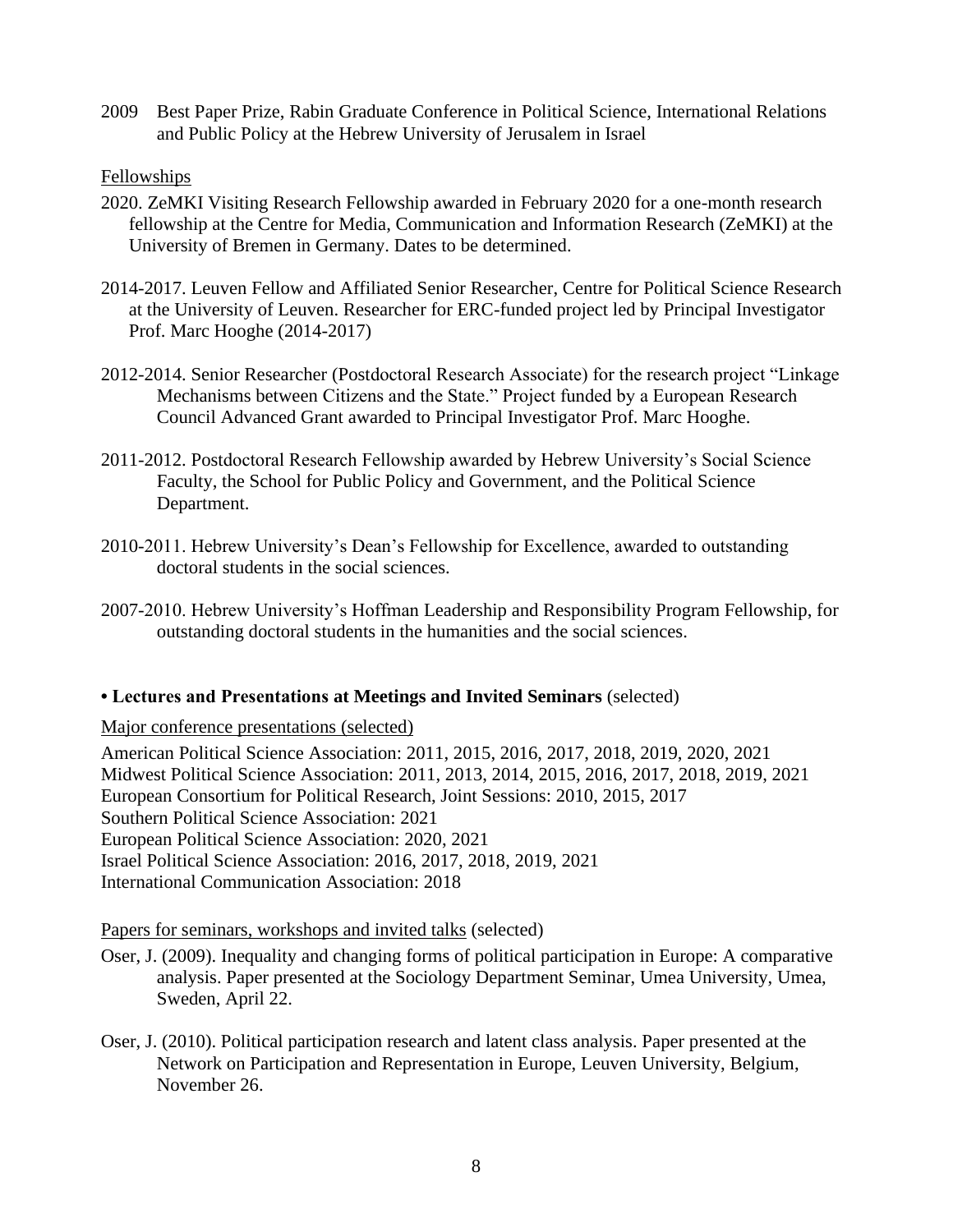- Oser, J. (2013). Political acts versus political participants: How a participant-oriented conceptual approach revises findings about the expansion of political participation in the United States. Paper presented at the Seminar for the Centre for Citizenship and Democracy, Leuven University, Belgium, June 4.
- Oser, J. (2015). Political participation and policy representation: A research agenda. Seminar at the Political Science Department at Bar Ilan University, Israel, January 13.
- Oser, J. (2016). The political participation of young adults in Israel in comparative perspective. Findings report for the Gandyr Foundation, presented at the Annual Conference of the Gandyr Foundation, Tel Aviv-Yaffo Academic College, Israel, September 26.
- Oser, J. (2016). Citizenship norms, digital media use and political participation: A panel study on the impact of citizenship norms on political behavior. Paper presented at the Youth Political Participation conference, McGill's Center for the Study of Democratic Citizenship, Montreal, Canada, June 16-17.
- Oser, J., & Hooghe, M. (2017). Give me your tired, your poor? Support for social citizenship rights in the United States and Europe. Paper presented at the Conference on Domestic and International Aspects of the U.S. Presidential Election of 2016, Herzliya, Interdisciplinary Center, Israel, January 8-10.
- Leighley, J., & Oser, J. (2017). Inequality, engagement and representation. Paper presented at the National Capital-Area Political Science Association American Politics Workshop, Washington D.C., United States, January 10.
- Hooghe, M., Dassonneville, R., & Oser, J. (2017). The contribution of parliaments and cabinets to electoral responsiveness: A comparative longitudinal analysis of the mechanisms linking public opinion and policy outcomes*.* Paper presented at the Seminar of the Centre for Citizenship and Democracy, Leuven, Belgium, February 7.
- Oser, J. (2019). Analyzing repeated-wave panel data to identify causal direction: Lessons from a meta-analysis of digital media use and political participation. Paper presented at the Building Multi-Source Databases for Comparative Analysis Conference, Polish Academy of Sciences, Warsaw, Poland, December 16-18.
- Oser, J. (2020). Responsiveness to electoral versus extra-electoral political participation. Nordic Workshop on Political Behavior, Gothenburg, Sweden, February 27.
- Oser, J. & Levinson, A.<sup>S</sup> (2020). Political efficacy in the digital era. Paper presented at Ben-Gurion University's annual social sciences and humanities conference. Organizer, co-chair, and codiscussant of the panel titled "Protest politics in Israel, the U.S., and around the digital globe." Beer Sheva, Israel, March 4.
- Oser, J. (2020). Political participation and political efficacy in the digital era. Paper presented at University of Montreal Seminar, Canada Research Chair in Electoral Democracy and the Research Chair in Electoral Studies. Montreal, Canada, April 21 (via Zoom).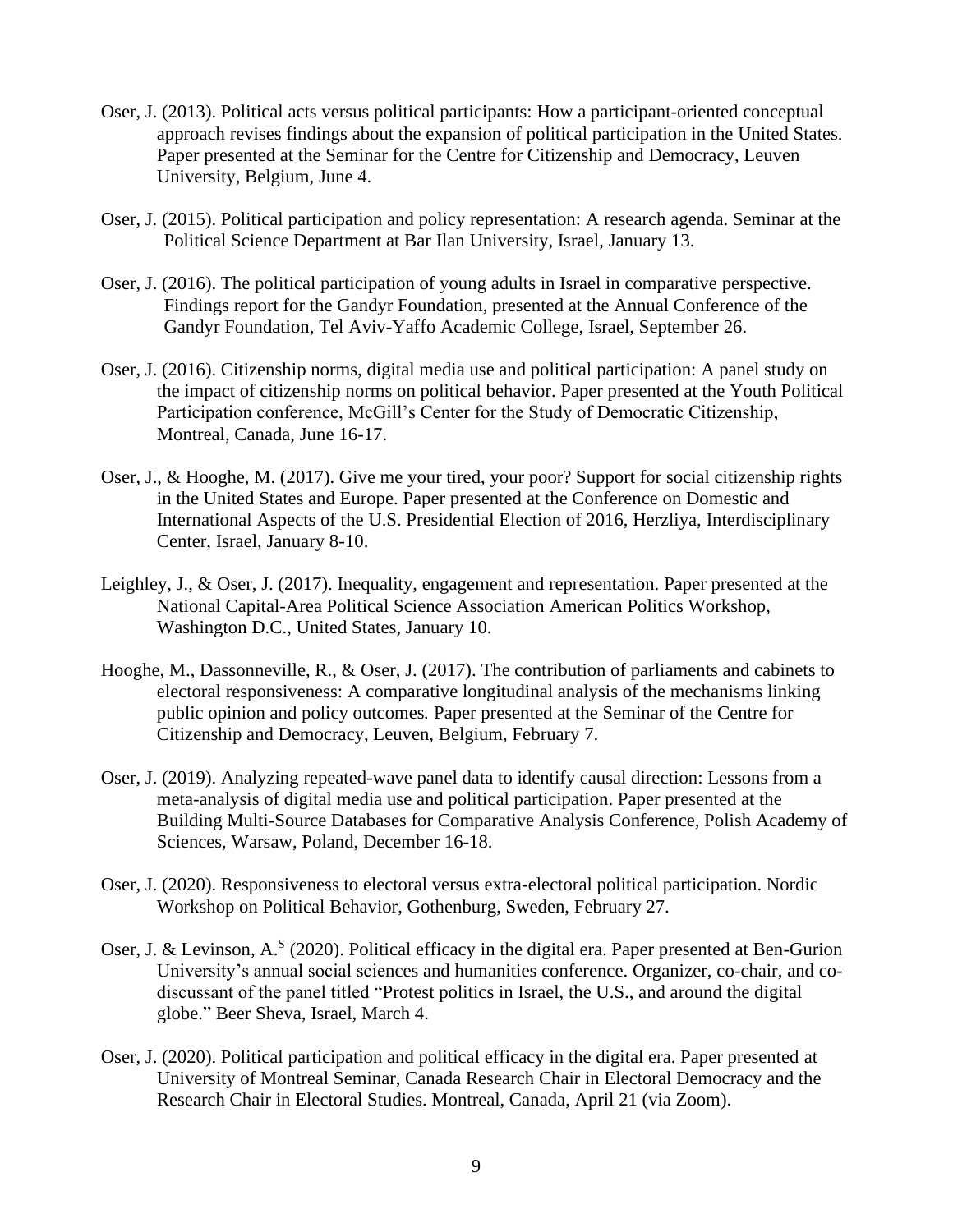- Oser, J. (2020). How to use meta-analysis to answer important theoretical questions in social science: Example of political participation in the digital era. Paper presented in Haifa University Department Seminar, School of Political Science's Division of Public Administration and Policy. Haifa, Israel, May 7 (via Zoom).
- Oser, J. (2020). Reinforcement effects between digital media use and political participation: Findings and research agenda. Paper presented at the European University Institute's Political Behavior Colloquium. Florence, Italy, May 19 (via Zoom).
- Oser, J. (2020). "Yes I can…? Meta-analysis findings on patterns of political participation and political efficacy in the digital era." Paper presented at the Faculty seminar of Lauder School of Government, Diplomacy and Strategy, Interdisciplinary Center. Herzliya, Israel (via Zoom), June 25.
- Oser, J. (2020). Meta-analysis on political participation and political efficacy in the digital era. Research Seminar of the ZeMKI Centre for Media, Communication and Information, University of Bremen, Germany (via Zoom), July 15.
- Bakk, Z., Di Mari, R., & Oser, J. (2020). Two-stage multilevel latent class analysis with co-variates in the presence of direct effects. Paper presented at the  $MBC<sup>2</sup> Workshop on Models and$ Learning for Clustering and Classification. Catania, Italy, September 2.
- Oser, J. (2021). "Protest as one political act in individuals' participation repertoire: Latent class analysis and political participant types." Paper presented at the Mannheim Centre for European Social Research (MZES) seminar series

### **• Research and development grants**

#### *Multi-year grants*

- 2016-2020 Israel Science Foundation. Oser, J. Principal Investigator. "Citizenship norms, digital media use and political participation: A panel study on the impact of citizenship norms on political behavior."
- 2020-2024 Israel Science Foundation. Oser, J. Principal Investigator. "'Yes I can…'? Political efficacy in the digital era."

# *One-year grants*

- 2015-2016 Gandyr Foundation. Oser, J. Principal Investigator. "Democratic ideals and political behavior: Young Israelis in comparative perspective."
- 2019-2020 Ben-Gurion University Excellence Grant for Advancement to Step 2 of the European Research Commission Starting Grant 2019, application titled "The Participation-Policy Connection and Its Consequences."
- 2021-2022 Ben-Gurion University Data Science Research Center, Research Grant for Young Scholars. Grinberg, N. & Oser, J, Co-PI's to support research assistants for the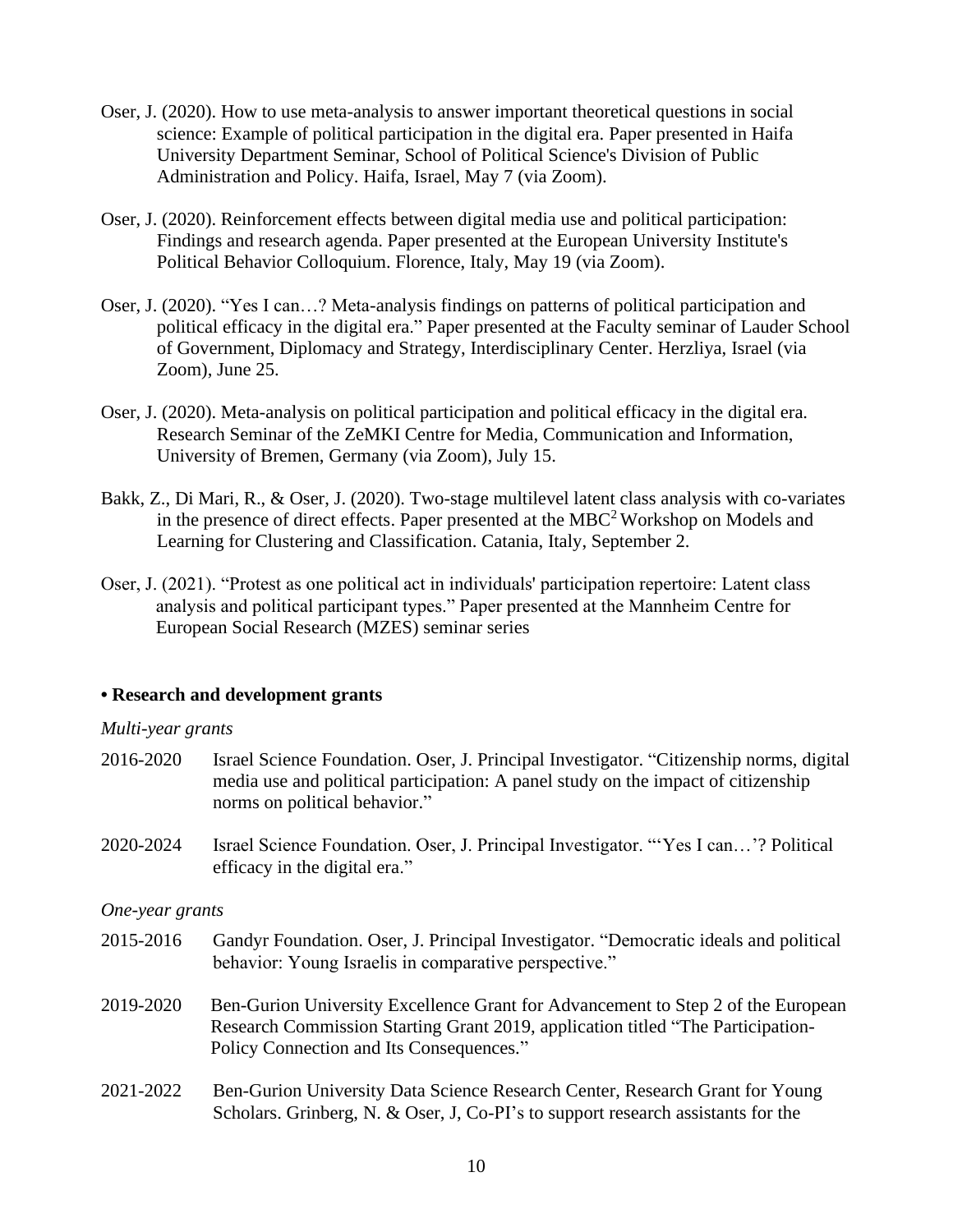project "How exposure to political content on social media affects political attitudes."

2022-2023 Ben-Gurion University Data Science Research Center grant for graduate-level multidisciplinary course development awarded to Grinberg, N. as Principal Investigator, with three consulting multidisciplinary faculty: Oser, J. (Politics and Government), Reggev, N. (Psychology), and Shwed, U. (Sociology and Anthropology). Planned course title: "Internet, Algorithms, and Society."

# **• Research in progress**

Ongoing research projects with related papers and grant applications under review (selected)

- 1. Participation and representation in the digital age: Participation repertoires in an era of unequal representation (solo project)
- 2. Citizenship norms, digital media use and political participation: A panel study on the impact of citizenship norms on political behavior (solo project; continuation of Israel Science Foundation 2016-2020 grant project)
- 3. Political efficacy in the digital age: Meta-analyses and cross-national comparisons (implementation of solo Israel Science Foundation 2020-2024 grant project; includes soleauthored studies, and studies in collaboration with grant international collaborator Shelley Boulianne)
- 4. Political efficacy from a cross-national perspective: socio-demographic and contextual correlates of external and internal efficacy (collaboration with Ruth Dassonneville and Fernando Feitosa)
- 5. Latent class analysis methodological advances: connecting theory and praxis (collaboration with Zsuzsa Bakk and Roberto Di Mari)
- 6. How exposure to political content on social media affects political attitudes; big data observational analysis and experimental approaches (collaboration with Nir Grinberg)
- 7. How opportunities for meaningful civic action may foster pro-democratic norms (collaboration with Hahrie Han)